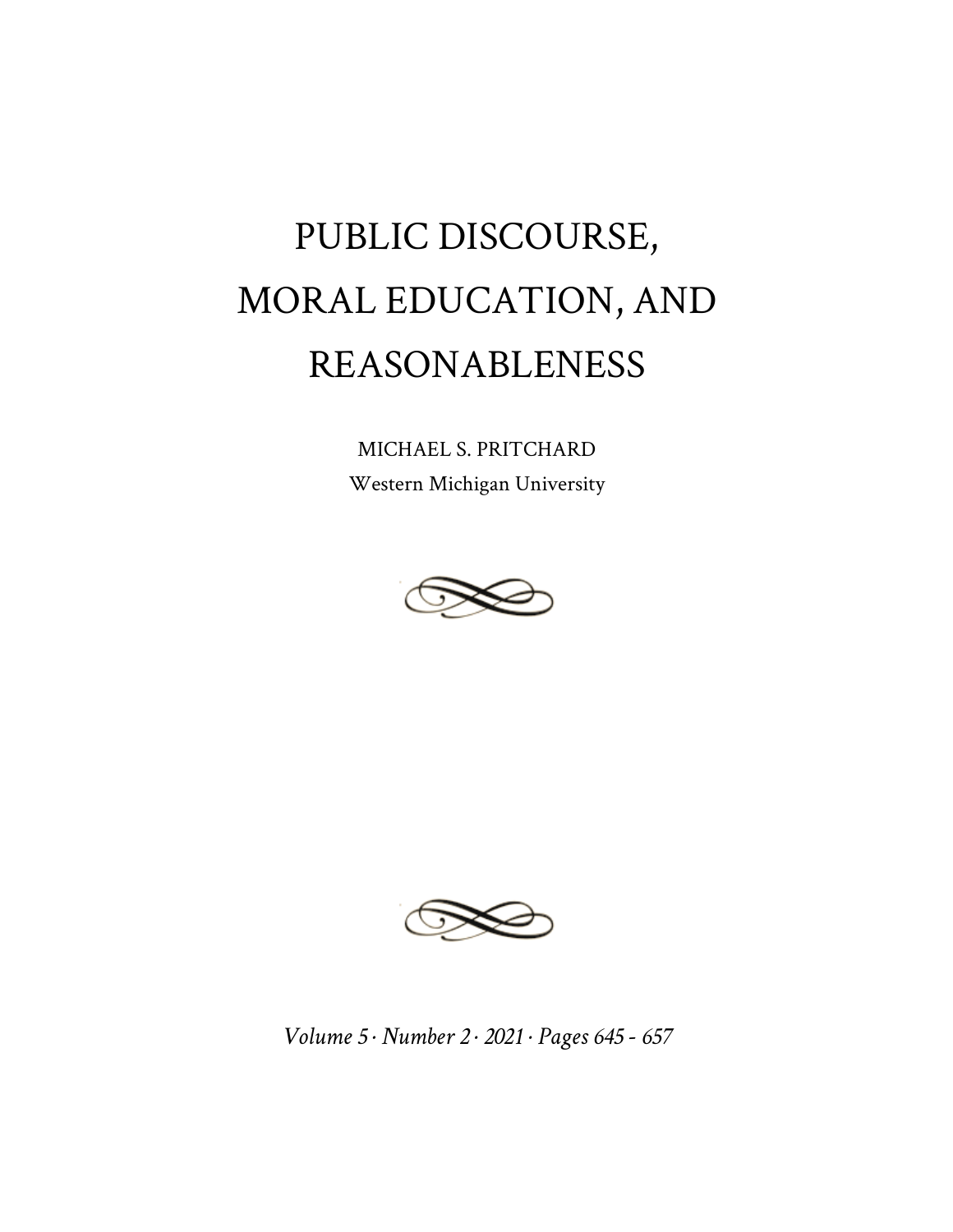ohn Dewey would be quite concerned about the shortcomings of public discourse on complex, deeply troubling social and political issues facing us today. Those seeking fair and thorough discussions of, say, environmental challenges, the distribution of wealth and political power, or the availability and quality of health care are commonly frustrated. All too often what they find are boldly assertive presentations accompanied with an impatient dismissal of those who dare to disagree. Such discourse exhibits serious failure to consider issues fully and fairly. Rather than laying out issues carefully and thoughtfully discussing differing perspectives on critical matters of public concern, it is a common practice simply to dismiss others by asserting that they are relying on "fake news", unfounded "conspiracy theories", or otherwise unreliable sources. The implication is that oppositional views fail to have enough credence to merit serious consideration. This is an atmosphere featuring *ad hominems*, rather than serious discussion. J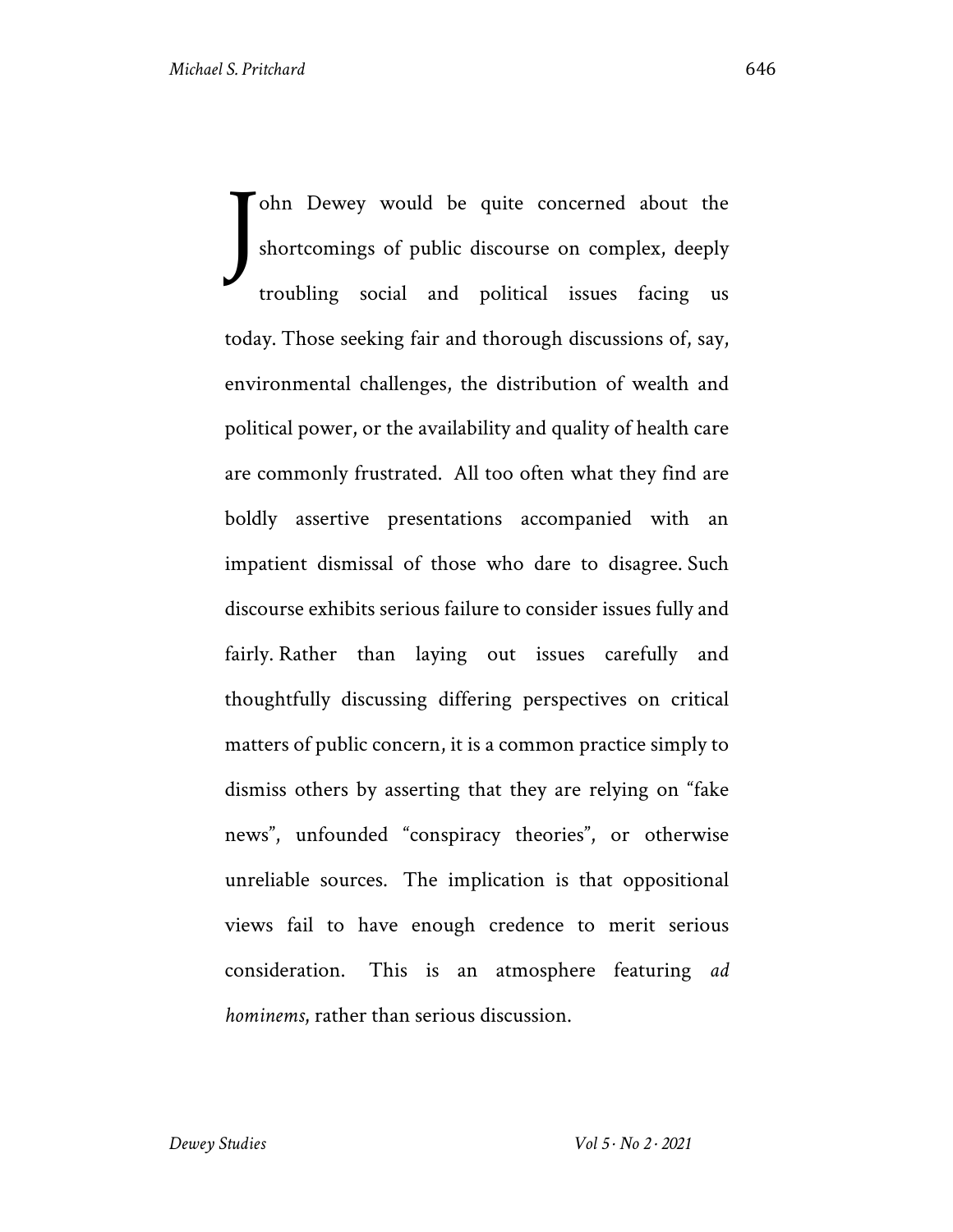On such shortcomings, in his *Reconstruction of Philosophy,* Dewey offered advice as sound today as it was then:

> Morals is not a catalogue of acts nor a set of rules to be applied like drugstore prescriptions or cook-book recipes. The need in morals is for specific methods of inquiry and contrivance: Methods of inquiry to locate difficulties and evils; methods of contrivance to form plans to be used as working hypotheses in dealing with them. And the pragmatic import of the logic of individualized situations, each having its own irreplaceable good and principle, is to transfer the attention of theory from preoccupation with general conceptions to the problem of developing effective methods of inquiry.

Dewey's view was that the task of developing and adopting effective methods of moral inquiry should not wait until we have become adults. Many educators seemingly agree that this is much too late and that the schools have a vital role to play.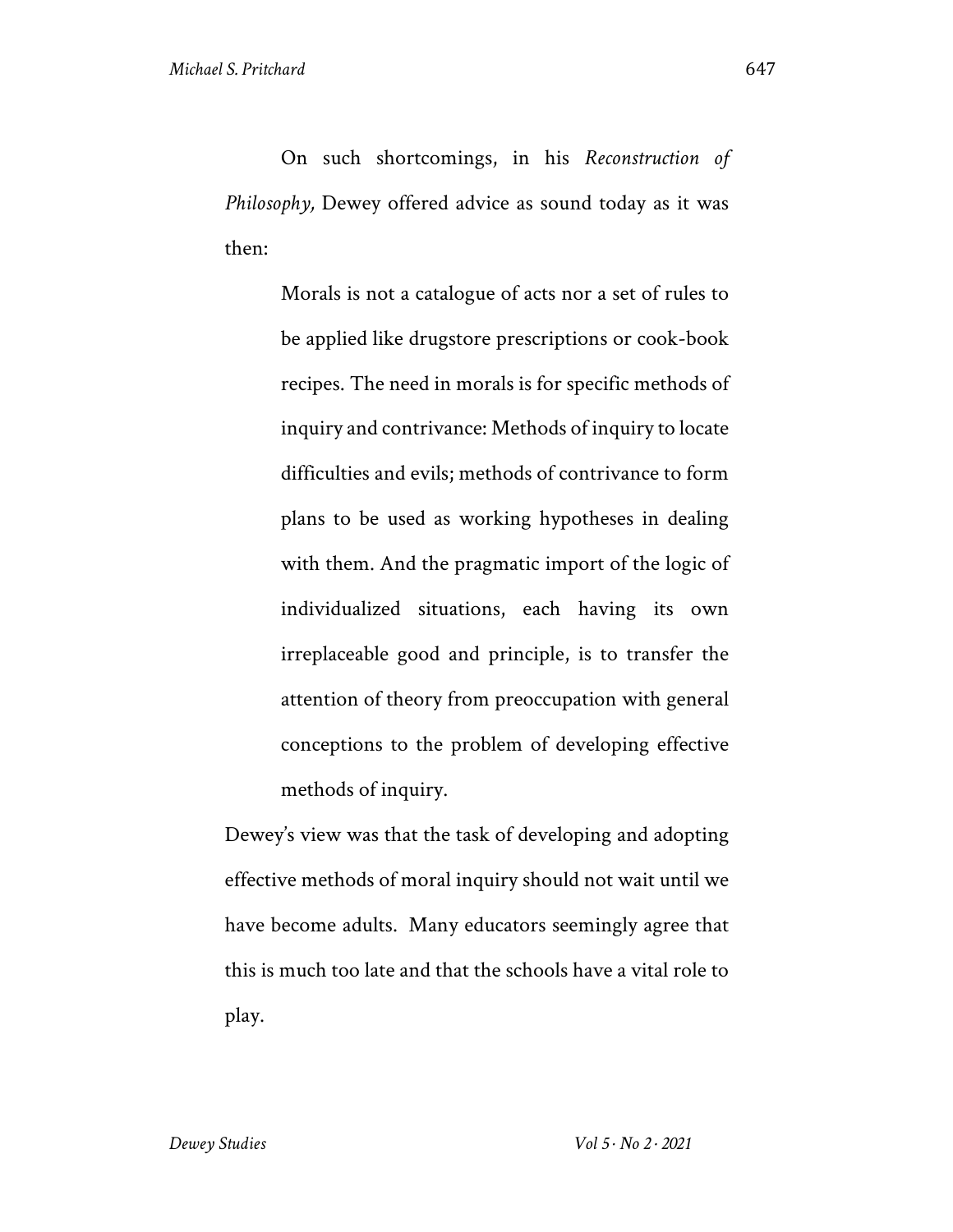Beginning in the last few decades of the  $20<sup>th</sup>$  century, a variety of efforts were made to include morality in some form in K-12 educational settings. One such popular effort was made by advocates of "values clarification". However, this program was strongly opposed by moral psychologist Lawrence Kohlberg and his many followers. They were concerned about its seemingly relativistic implications, due to its reluctance to encourage critical evaluation of values once they were clarified. In turn, although initially widely accepted, by the early 1980's Kohlberg's methodology was challenged by the claim that it arbitrarily privileged the voices of boys and adult males over those of girls and women. (First to suggest this was Kohlberg's close colleague Carol Gilligan, author of *In a Different Voice*.)

Doubtless Dewey would have taken issue with Kohlberg's dismissal of the importance of virtues and his attempt to show that affect plays a secondary role in moral development, with reason being given pride of place instead. A strong advocate of the development of virtues, Dewey described them in terms of habits. But *moral* habits, he maintained, essentially involve *reflection, imagination,* and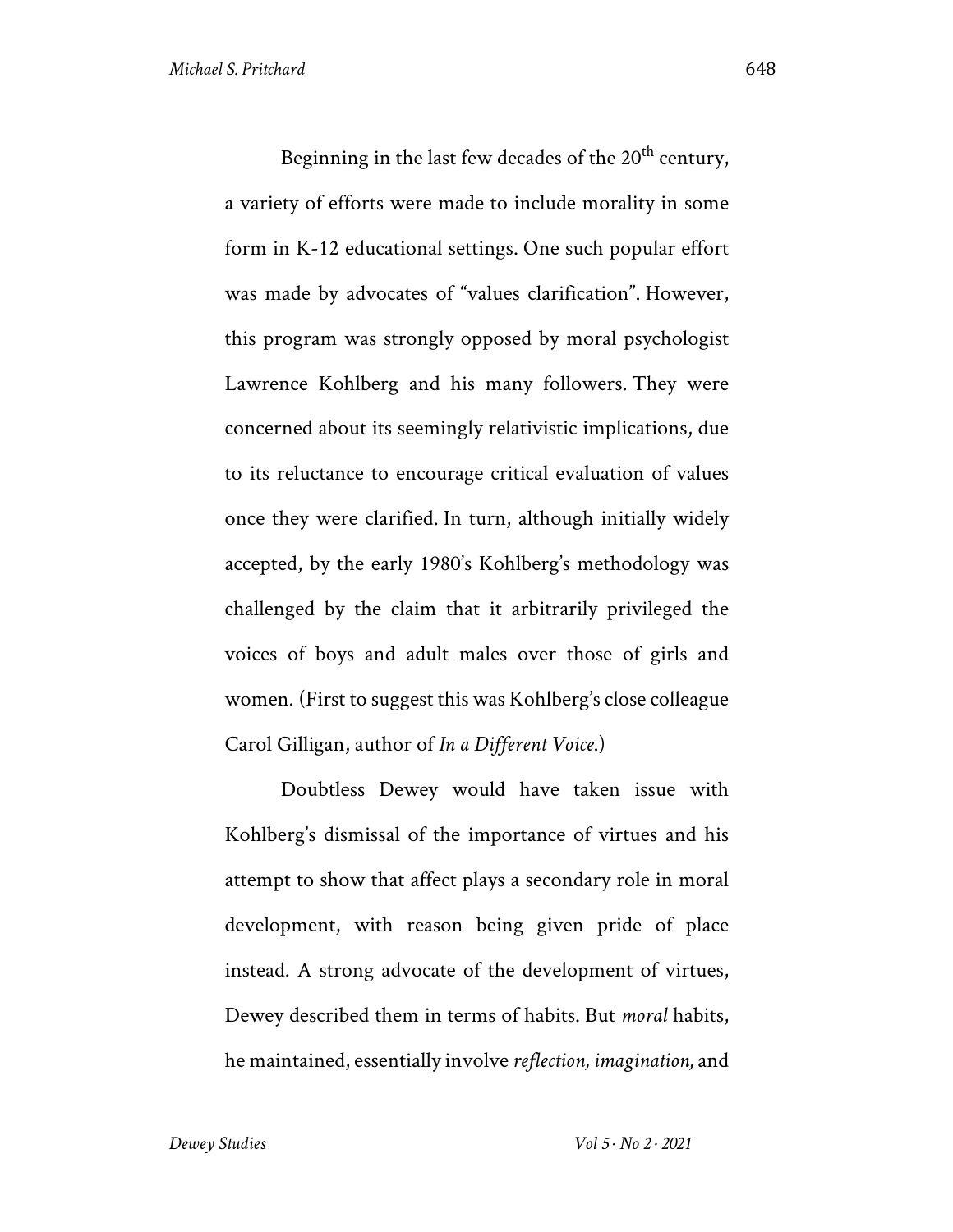*good judgment*. This requires reason, but it engages affect as well.

It might be thought that Dewey would have welcomed the revival of programs on virtues and character education in the schools that have succeeded the "values clarification" approach. However, these popular programs, too, seem to fall short of what Dewey calls for. Broadly cast as their proposed lists of virtues are, none of them explicitly endorse a virtue that Dewey would recognize as fundamental: *reasonableness*.

Reasonableness is primarily a social disposition: the reasonable person respects others and is prepared to take seriously their views and their feelings, even to the extent of being willing to modify one's own views in response to the critical assessment of others. One is, in other words, willing to be reasoned with.

This is a view espoused by participants in the philosophy for children movement initiated by philosopher Matthew Lipman in the late 1960's. Concerned about the prevalence of unreasonable public discourse in that turbulent time, Lipman left his tenured position in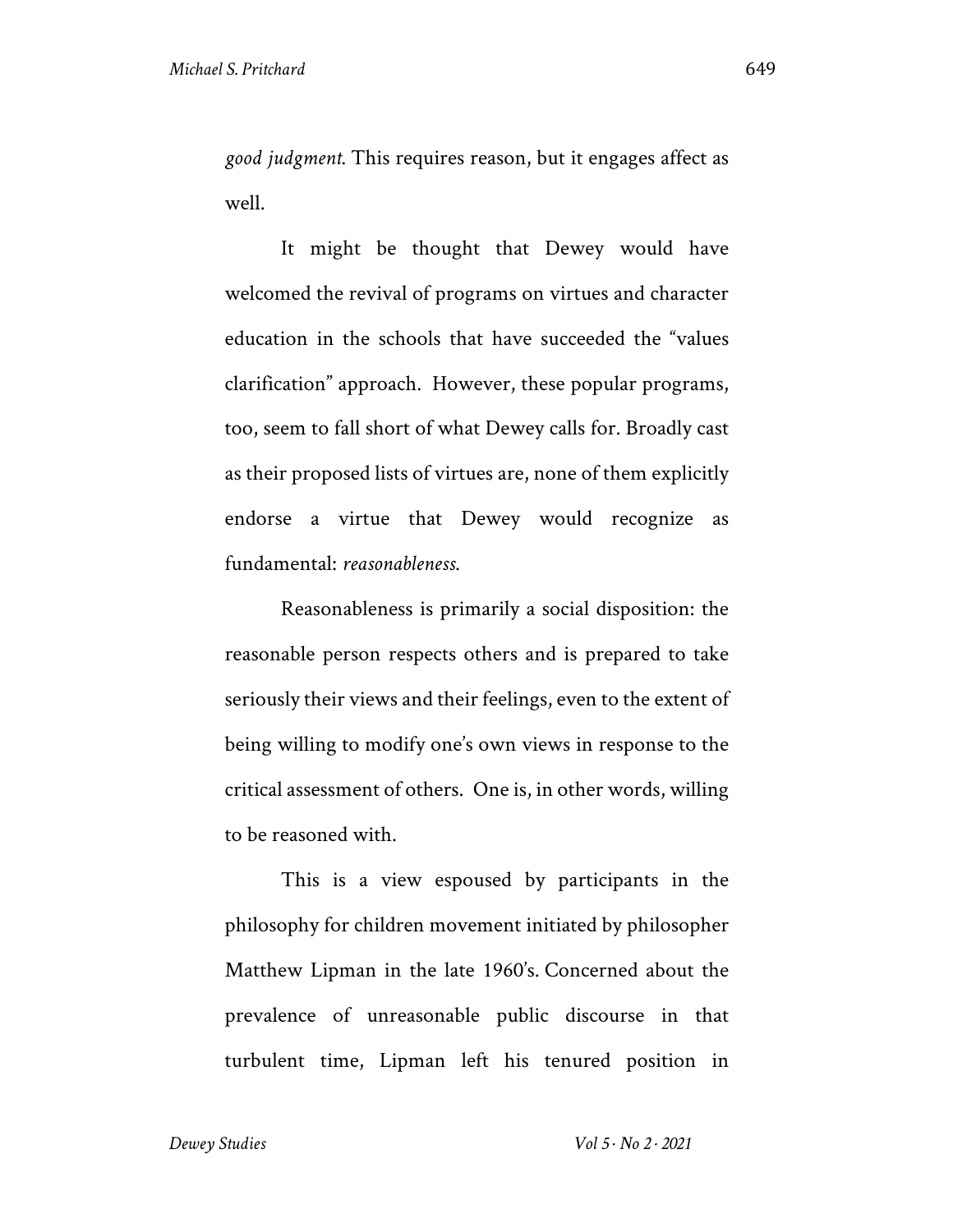philosophy at Columbia University to found the Institute for the Advancement of Philosophy for Children (IAPC) at Montclair State University. Lipman and his followers were convinced that promoting the philosophical thinking of children (K-12) could result in more children becoming adults who would call for radical improvements in the moral quality of public discourse.

Some years earlier, philosopher W.M. Sibley published a suggestive article on reasonableness as a moral virtue. In "The Rational Versus the Reasonable," (*Philosophical Review*, 62, 1953) he explicitly distinguishes 'reasonable' in its moral sense from the broader notion of 'rational'. Insofar as I am rational, says Sibley, I may be willing to consider all factors relevant to my circumstances, including likely consequences for others. But, he points out, taking into account how one's own interests might affect others does not necessarily include regarding the interests of others as important in their own right. This is required if one is 'reasonable' in its moral sense. He explains:

> If I desire that my conduct shall be deemed *reasonable*  by someone taking the standpoint of moral judgment,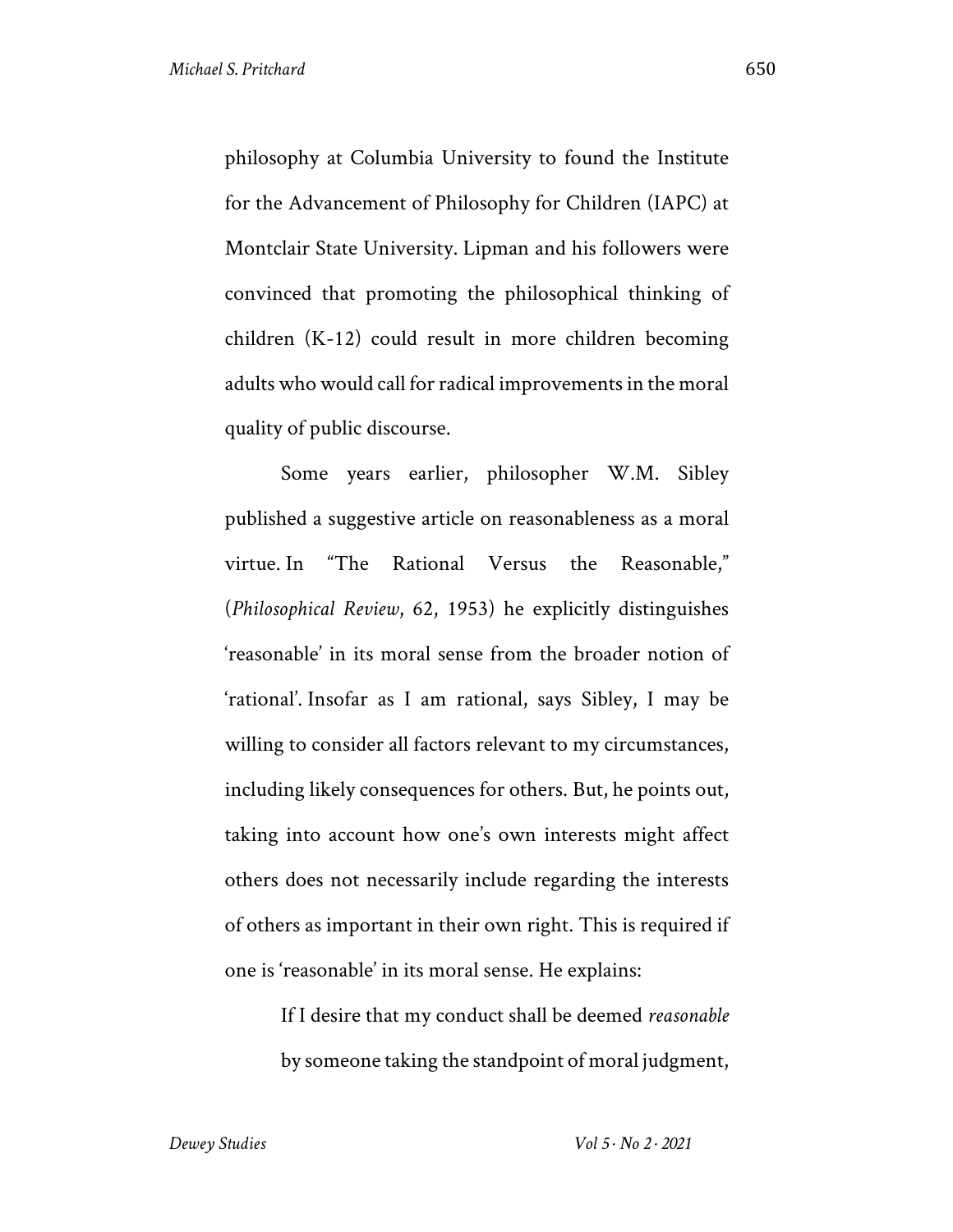I must exhibit something more than mere rationality or intelligence. To be reasonable here is to see the matter—as we commonly put it—from the other person's point of view, to discover how each will be affected by the possible alternative actions; and, moreover, not merely to "see" this (for any merely prudent person would do as much) but also to be prepared to be disinterestedly *influenced*, in reaching a decision, by the estimate of these possible results*.* I must justify my conduct in terms of some principle capable of being appealed to by all parties concerned, some principle from which we can reason in common. (Sibley, 57.)

For Sibley, a morally reasonable person is responsive to the perspectives of others, which minimally requires working at understanding what those perspectives are, taking into account both significant differences from and similarities to one's own.

Sibley's account of reasonableness seems well suited for Dewey's concern that we work on developing effective methods of moral inquiry in all educational endeavors in the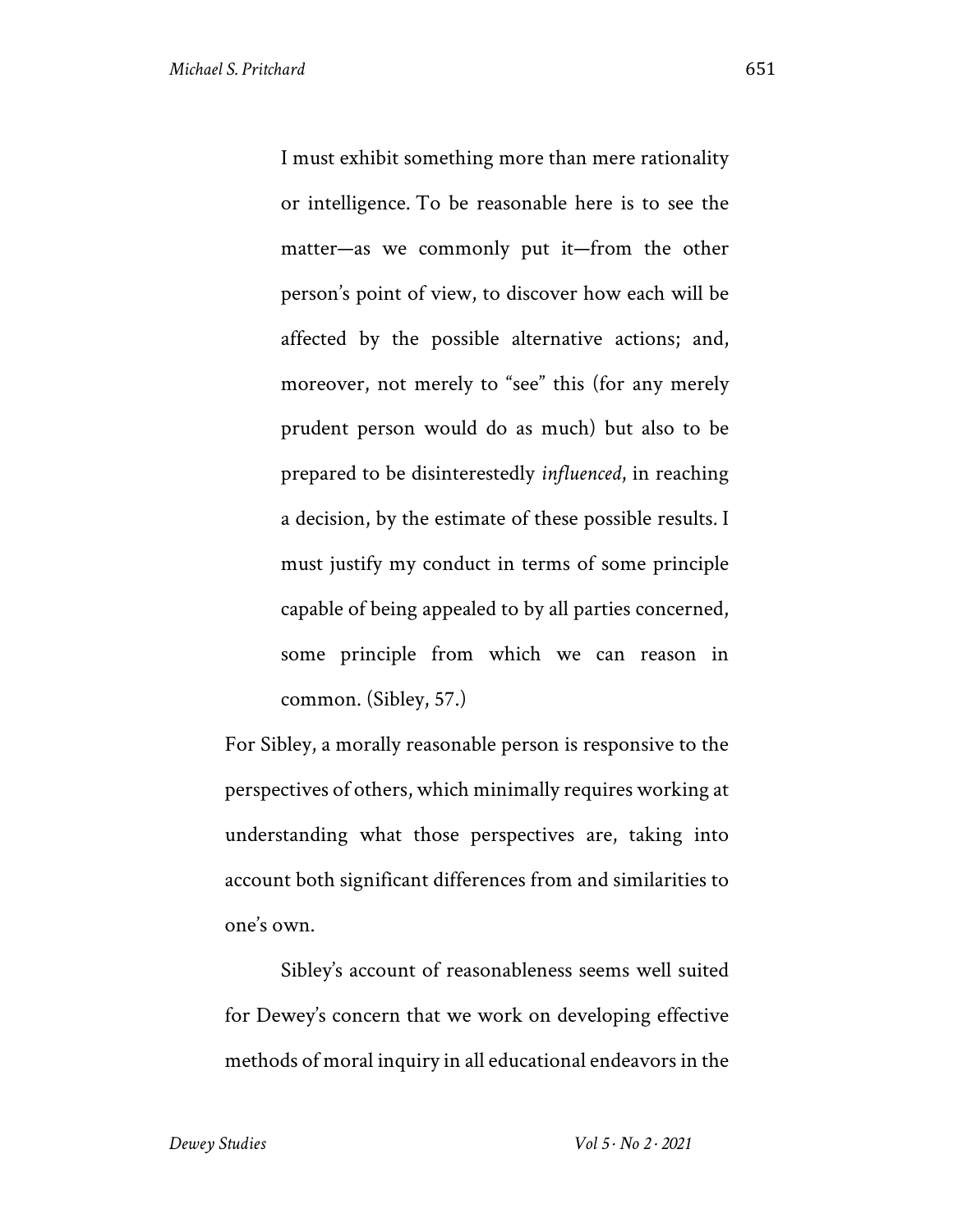schools, whether we are talking about history, literature, science, or any other school subject. Many character education advocates favor setting aside a special time in the school day to focus exclusively on their list of moral virtues. However, rather than seeing morality as simply another, separable, school subject, we might with Dewey see it as an *aspect*, or *dimension*, of any standard subject area. Thus, the study of history could include reflecting on the moral dimensions of history—of laws, slavery, the treatment of women, the forcible removal of native peoples from their land, wars, and so on. The study of literature could include explicit attention to, and critical reflection on, moral themes running through poetry, short stories, and novels. The study of science could include the moral dimensions of scientific research, as well as environmental moral challenges. But, to satisfy Dewey, careful study of the moral dimensions of these standard subjects must emphasize the importance of promoting "effective methods of inquiry."

However, helping children develop such methods of inquiry, at whatever educational level, requires respecting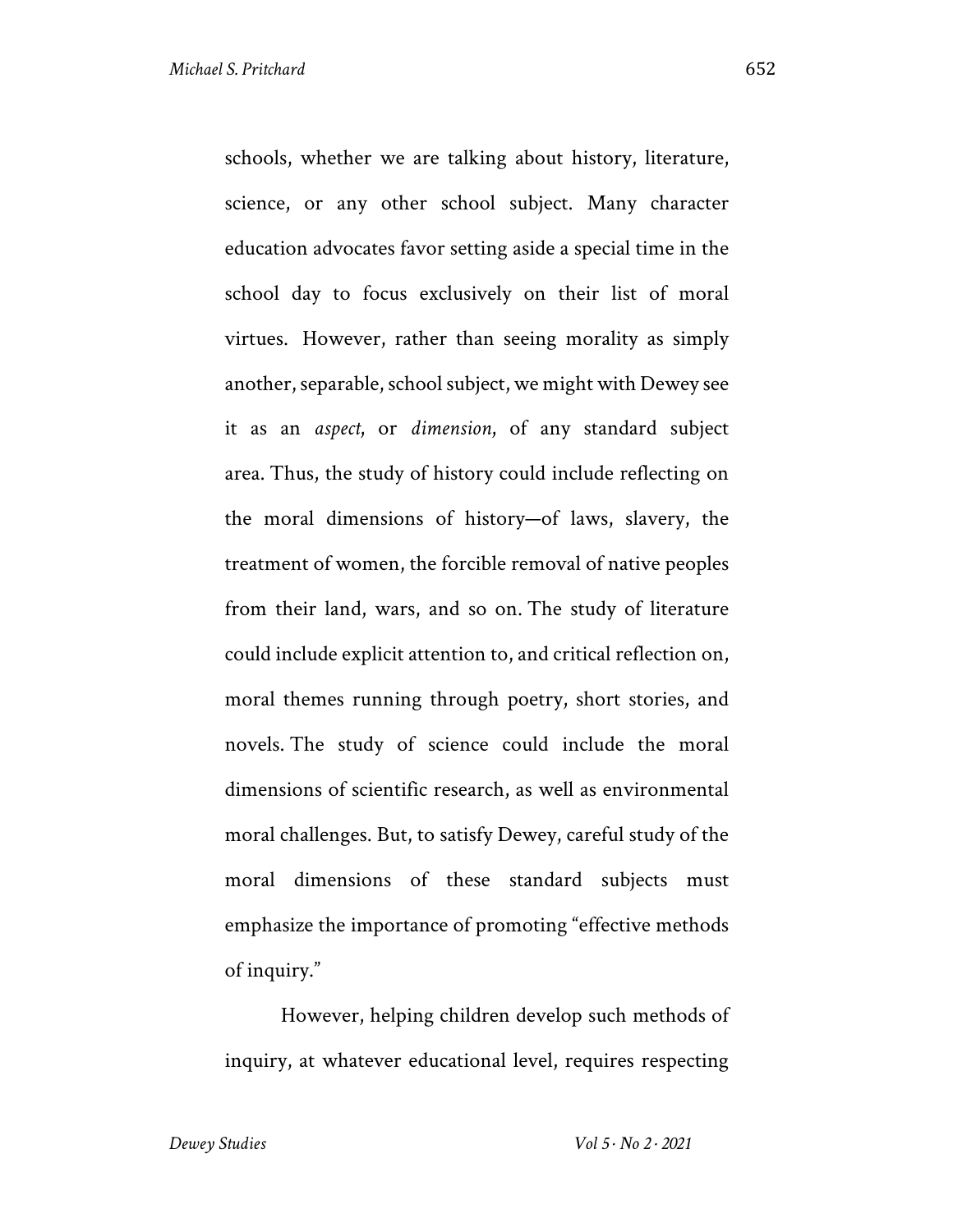their abilities as moral inquirers from the outset. This includes respecting their moral and philosophical interests and abilities. By the time children first enter school, they are already somewhat sophisticated moral inquirers, with strong ideas about what is fair and unfair, kind and cruel, honest and dishonest, and so on. But their ideas on such matters need to be much further developed, refined, and applied to kinds of contexts they have yet to encounter.

Kindergarten teacher Vivian Gussin Paley (1929- 2019) was especially adept at promoting this sort of inquiry with young children. Recipient of the prestigious MacArthur Fellowship in 1989, Paley not only wrote and discussed (with children and adults) stories for children, she also wrote about her experiences as a teacher. Her *You Can't Say You Can't Play* (Harvard University Press, 1992) recounts discussions Paley had about fairness, respect, kindness, and rules with kindergarten through  $5<sup>th</sup>$  grade children. These discussions all pivot around the question of whether there should be a rule about children playing together at school: "You Can't Say You Can't Play". Her inquiry was prompted by a problem she encountered as a teacher: What should be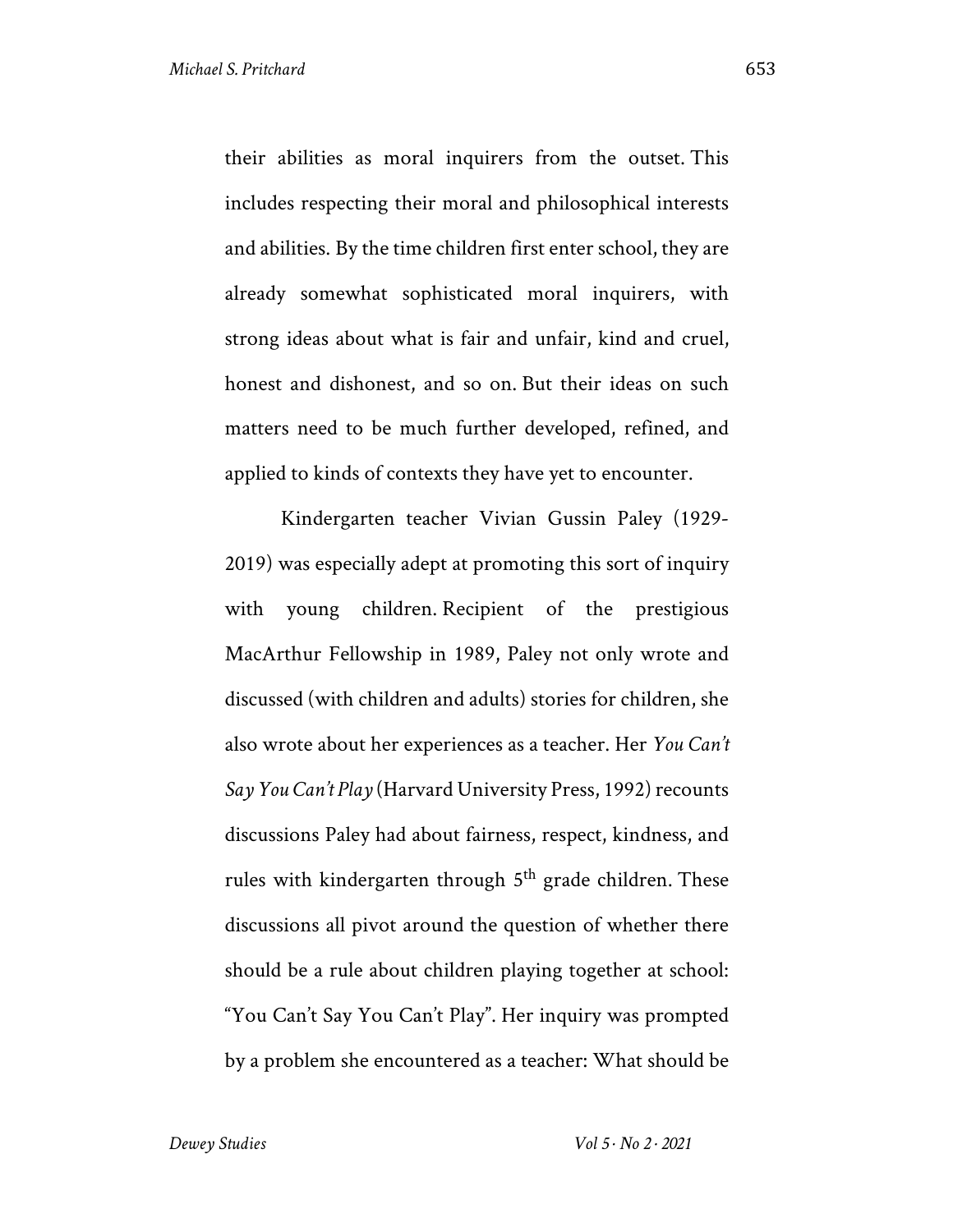done about the harms suffered by children in her classrooms who are excluded from joining others in play—that is, children who see themselves as rejected?

Paley discussed the suggested rule with her kindergarten class for several months before trying it out with them. But even then the problems the rule addresses were not completely resolved. She also discussed it with older children and learned even more about both why having such a rule poses serious problems and why it might be important to keep trying.

She concluded that it is important to try because of what is at stake, and because of the power discussing such a rule has to stimulate thoughtful discussion of the wider issues it raises. As Paley put it, "You Can't Say You Can't Play" is a different kind of rule than those forbidding hitting or the destruction of property. These rules are viewed as basically necessary and uncontroversial. Her suggested rule, however, goes against practices that are widely viewed as a normal part of social life. We choose to do things with our friends that exclude others. Groups of children gather to play with each other; others are left out. These groups may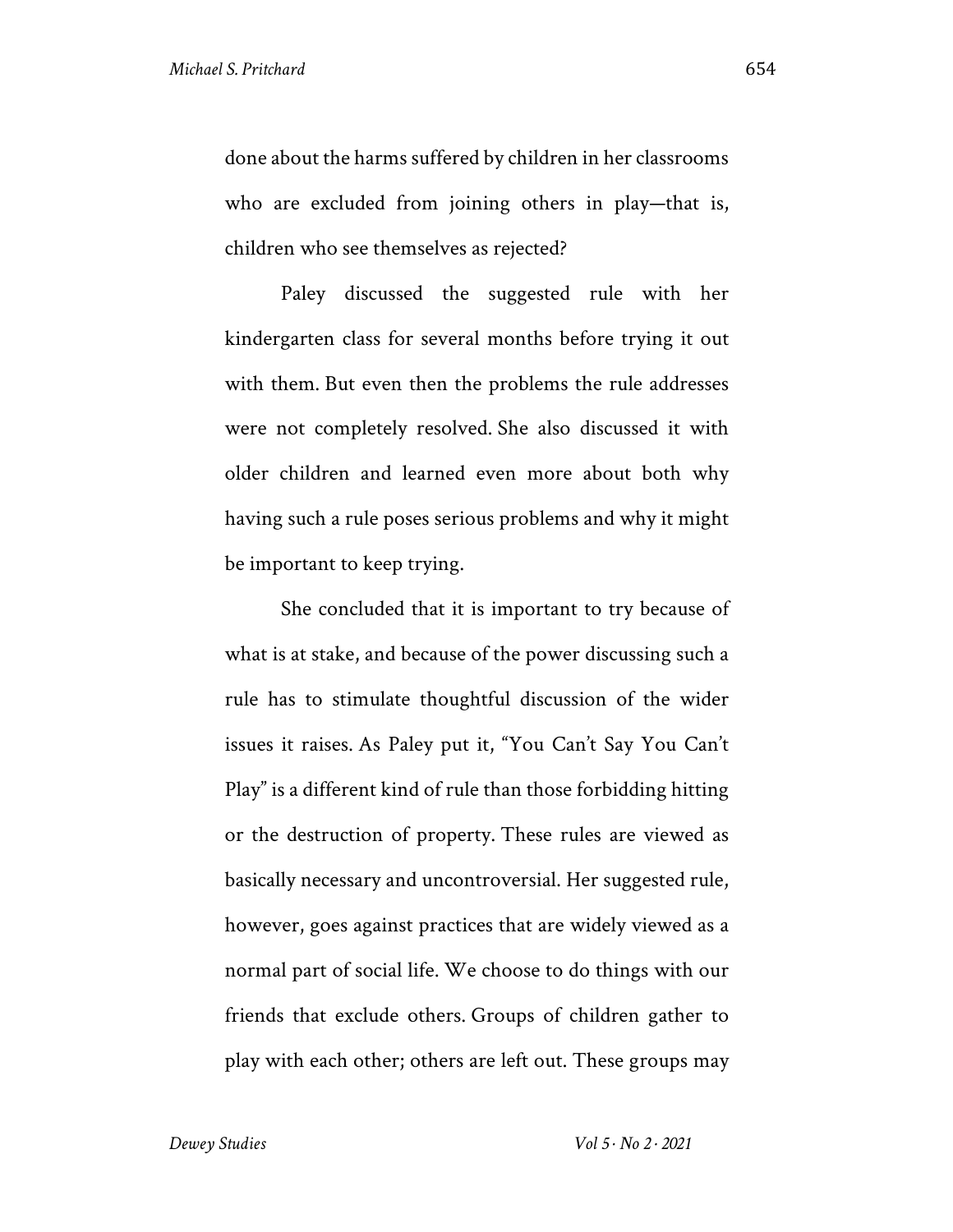operate with a "boss rule," which involves one or two children deciding for the group who will or will not be allowed to join.

However, Paley asked, what do these exclusionary practices do to those who are excluded? How do they feel? When she invited students to discuss these questions, she was barraged with stories of the disappointment and pain of being rejected. Virtually all the children, regardless of grade level, had vivid, detailed experiences to relate experiences in their classrooms and school recess activities.

Paley then asked two questions about the rule "You Can't Say You Can't Play". First, is it *fair*? Second, will it *work*? An interesting, and important, feature of Paley's exploration of these questions with the children is that she says she was as uncertain about what the best answers are as the children were. Although most agreed that the rule is fair, they also had serious concerns about moral costs that might come with the rule. After all, they noted, friendship is limited, and shouldn't friends sometimes be allowed to be together without including others? What if someone who insists on being included ruins the play by being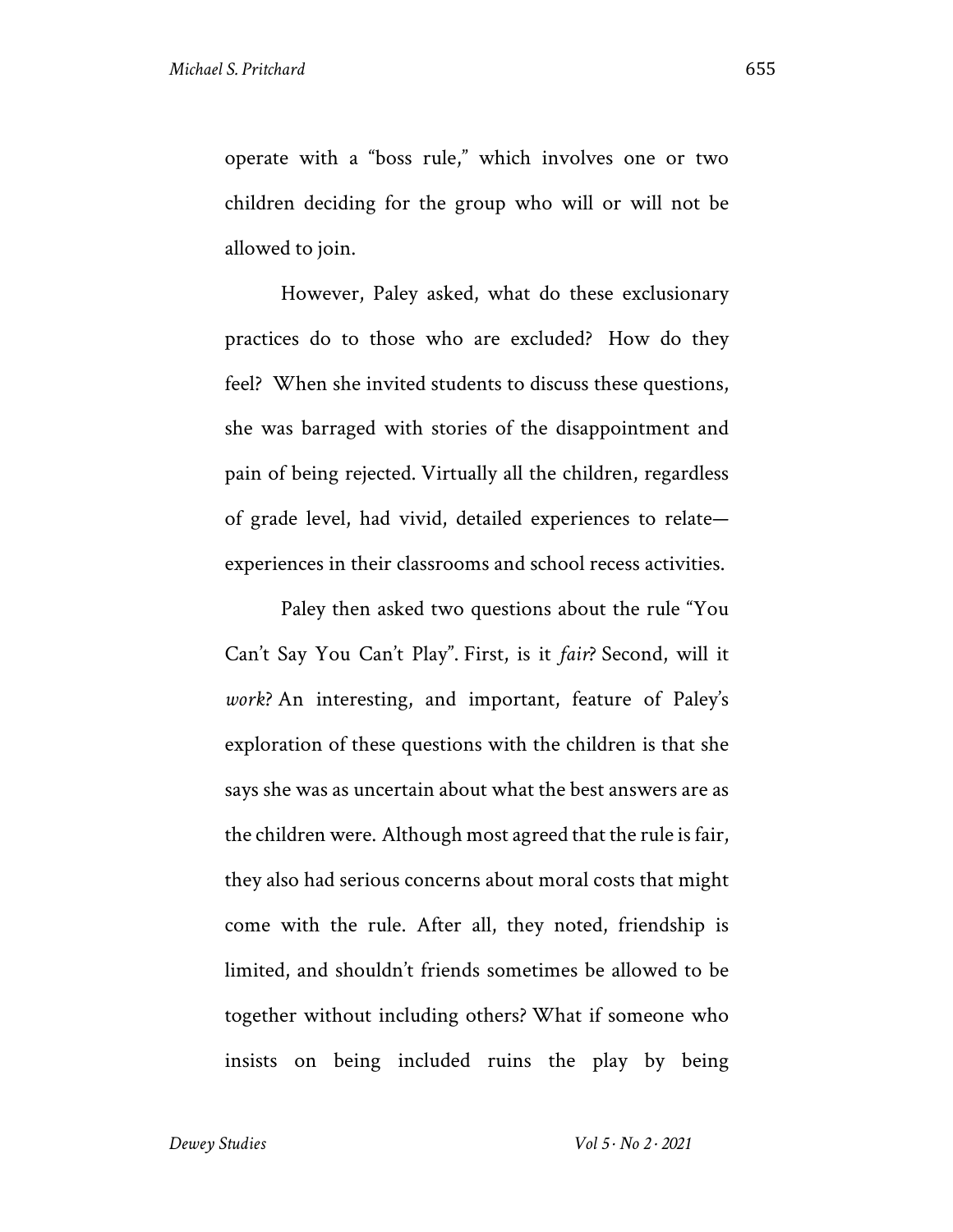uncooperative or disruptive? And what about *forcing* people to play with those they don't want to play with? These questions, and many others, were raised and carefully discussed by the children, kindergarten through fifth grade.

Paley respected the ability of even kindergartners to reflect on the rules governing their lives in school. Thus, she embarked on what was essentially a practical philosophical journey with her students. Furthermore, this journey was as much hers as the children's. Paley's exemplary work illustrates the promise of a *shared* search undertaken by teachers and students together.

So, although there can be agreement that trustworthiness, respect, responsibility, fairness, caring, and citizenship constitute basic virtues that warrant support and careful attention in the schools, Vivian Paley's efforts can serve as a model of inquiry that allows reasonableness to be prominent in the education of children as they reflect on moral problems they are facing now, and this encourages them to continue to do so as they encounter new kinds of problems as their future unfolds. Dewey would approve.